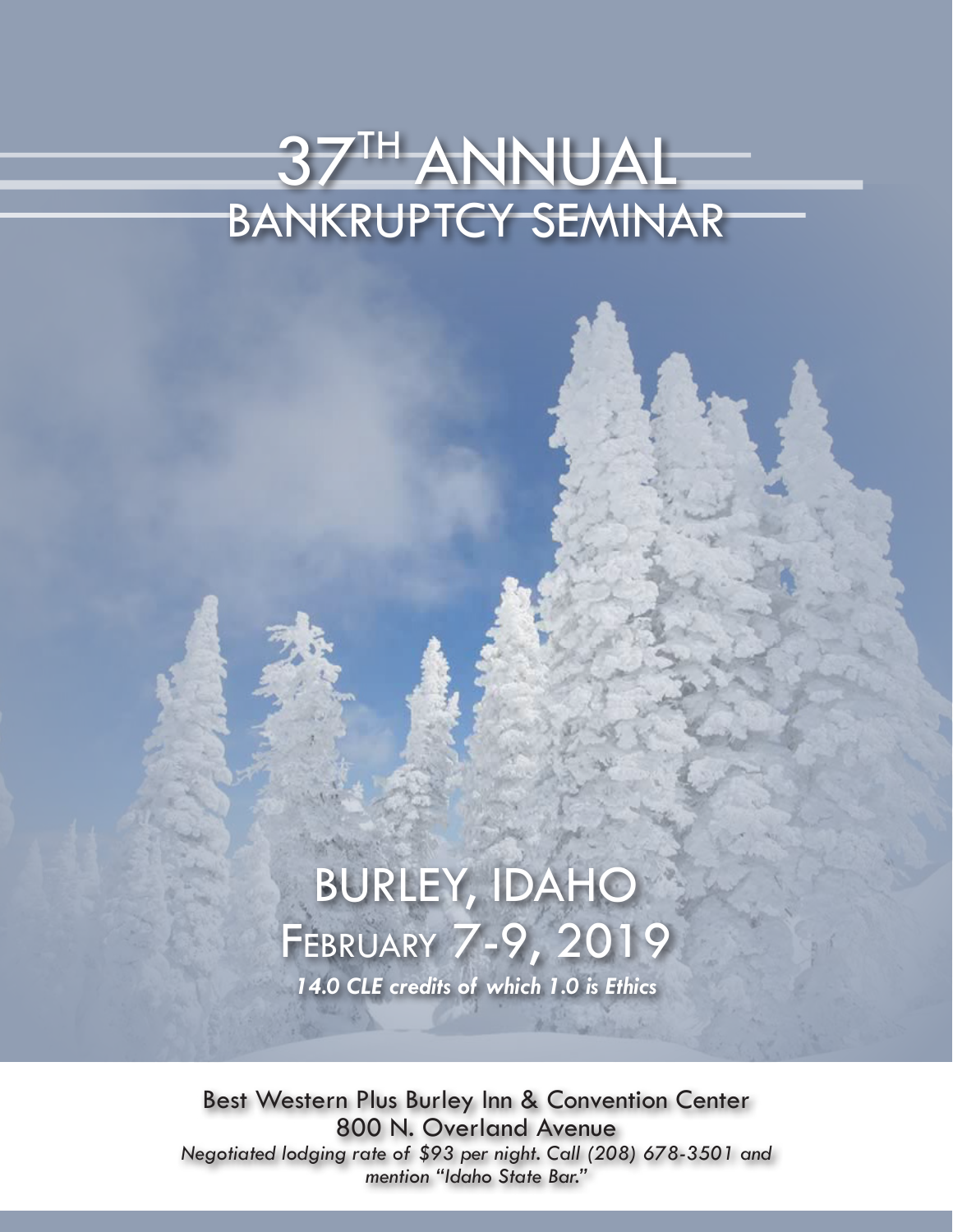#### *37th Annual Bankruptcy Seminar Schedule of Events*

| Thursday, February 7      |                                                                                                                                                                                                                                                                                              |
|---------------------------|----------------------------------------------------------------------------------------------------------------------------------------------------------------------------------------------------------------------------------------------------------------------------------------------|
| 12:30 p.m. - 1:00 p.m.    | Registration                                                                                                                                                                                                                                                                                 |
| $1:00$ p.m. - $1:15$ p.m. | Welcome and Commercial Law & Bankruptcy Section Year in Review                                                                                                                                                                                                                               |
| $1:15$ p.m. - 2:30 p.m.   | Case Law Review - 1.25 credits                                                                                                                                                                                                                                                               |
|                           | R. Kade Beorchia, U.S. District & Bankruptcy Courts, District of Idaho<br>J.B. Evans, U.S. District & Bankruptcy Courts, District of Idaho<br>Suzanne J. Hickok, U.S District & Bankruptcy Courts, District of Idaho<br>Carol K. Mills, U.S. District & Bankruptcy Courts, District of Idaho |
| $2:30$ p.m. $-3:30$ p.m.  | Ethics in Disclosures and Bifurcation - 1.0 Ethics credits                                                                                                                                                                                                                                   |
|                           | Dan Garrison, Fresh Start Funding<br>Tessa M. Santiago, Lincoln Law, LLP                                                                                                                                                                                                                     |
| 3:30 p.m. - 3:45 p.m.     | Afternoon Break                                                                                                                                                                                                                                                                              |
| $3:45$ p.m. $-5:00$ p.m.  | Discovery in Bankruptcy - 1.25 credits                                                                                                                                                                                                                                                       |
|                           | Noah G. Hillen, Noah G. Hillen, Chtd.<br>Robert J. Maynes, Maynes Taggart, PLLC<br>Jason R. Naess, Parsons, Smith, Stone, Loveland & Shirley, LLP                                                                                                                                            |

#### **Friday, February 8** 7:30 a.m. - 8:30 a.m. Registration & Continental Breakfast 8:30 a.m. - 9:15 a.m. RESPA/Escrow Analysis - *0.75 credits* Tara Twomey, *National Association of Consumer Bankruptcy Attorneys* 9:15 a.m. - 10:15 a.m. Bankruptcy and the 5th Amendment - *1.0 credits* Brett R. Cahoon, *U.S. Department of Justice, Office of the U.S. Trustee* David W. Newman, *U.S. Department of Justice, Office of the U.S. Trustee* 10:15 a.m. - 10:30 a.m. Morning Break 10:30 a.m. - 11:30 a.m. The Graying of Consumer Bankruptcy: Older Americans More Likely to File - *1.0 credits* Dr. Deborah Thorne, *University of Idaho College of Letters, Arts & Social Sciences* 11:30 a.m. - 12:30 p.m. Means Test Conundrums - *1.0 credits* Jerad Crawford, *U.S. Department of Justice, Office of the U.S. Trustee* Bonnie Shuster, *U.S. Department of Justice, Office of the U.S. Trustee* 12:30 p.m. - 1:45 p.m. Hosted Lunch with State of the Judiciary - *0.5 credits* Hon. Joseph M. Meier, *Chief U.S. Bankruptcy Judge, District of Idaho* Hon. David C. Nye, *Chief U.S. District Judge, District of Idaho* 1:45 p.m. - 2:00 p.m. Afternoon Break 2:00 p.m. - 3:00 p.m. Break-out Sessions - *1.0 credits each* Appellate Practice and Procedure Hon. Jim D. Pappas, *U.S. Bankruptcy Judge, District of Idaho* Hon. N. Randy Smith, *Senior U.S. Circuit Judge, Ninth Circuit* Tara Twomey, *National Association of Consumer Bankruptcy Attorneys Or* Opportunities for Creditors to Subject the Estate to Liability for Their Attorney Fees Robert A. Faucher, *Holland & Hart LLP Or* Paralegal Session: Court Staff

 Nicole Lynch, *U.S. Courts, District of Idaho* Lynette Parson, *U.S. Courts, District of Idaho*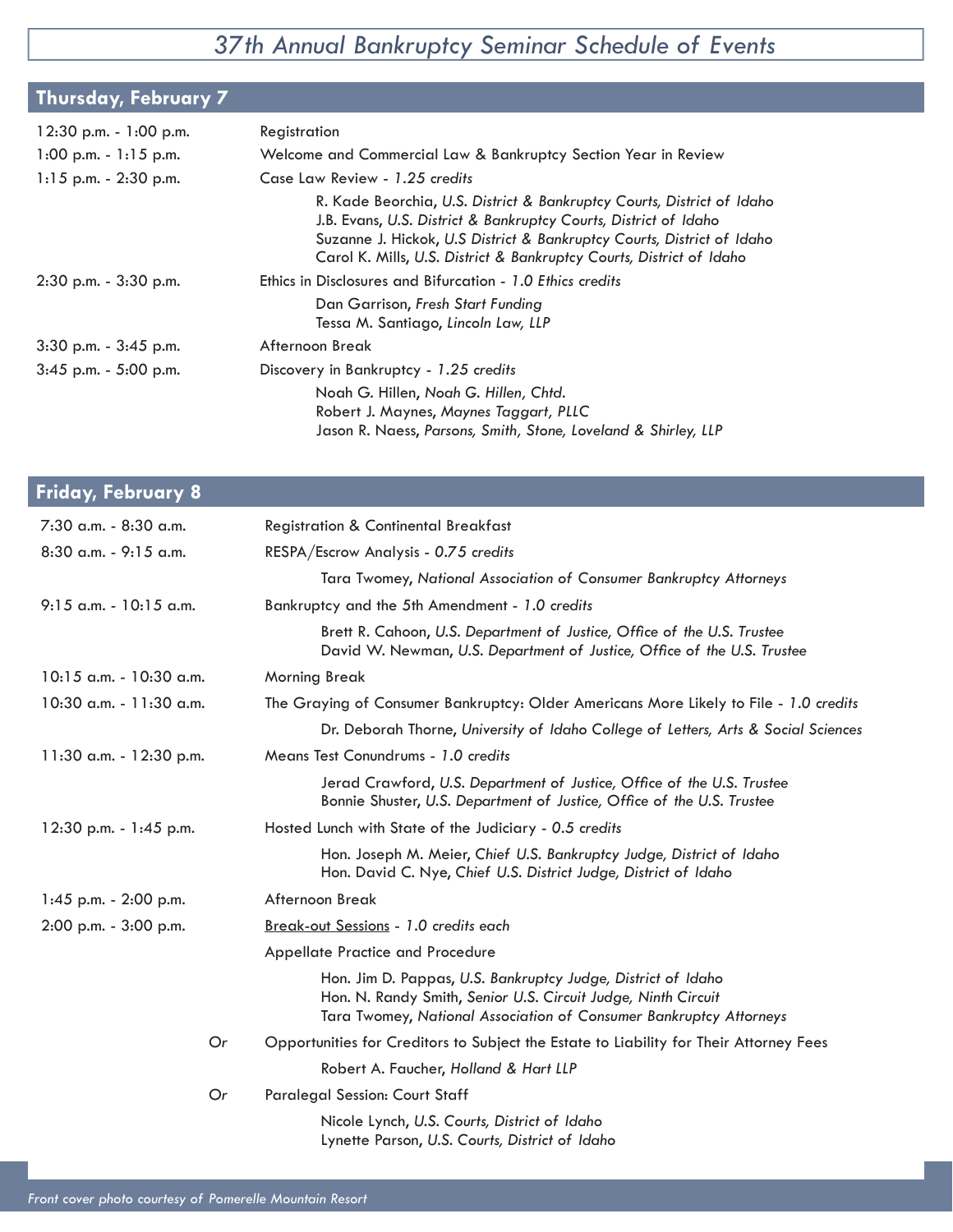### *37th Annual Bankruptcy Seminar Schedule of Events*

| <b>Friday, February 8 - continued</b> |    |                                                                                                                                                                                                     |
|---------------------------------------|----|-----------------------------------------------------------------------------------------------------------------------------------------------------------------------------------------------------|
| $3:00$ p.m. - $3:15$ p.m.             |    | Afternoon Break                                                                                                                                                                                     |
| $3:15$ p.m. - 4:15 p.m.               |    | Break-out Sessions - 1.0 credits each                                                                                                                                                               |
|                                       |    | Navigating Varying Degrees to Contempt                                                                                                                                                              |
|                                       |    | Matthew T. Christensen, Angstman Johnson<br>Amber N. Dina, Givens Pursley LLP                                                                                                                       |
|                                       | Or | Basics of Chapter 11: Often Missed / Confused Issues                                                                                                                                                |
|                                       |    | Reed Cotten, Robinson & Associates<br>David W. Newman, U.S. Department of Justice, Office of the U.S. Trustee<br>Brent T. Robinson, Robinson & Associates<br>Steven L. Taggart, Maynes Taggart PLLC |
|                                       | Or | Paralegal Session: Chapter 13 Repeat Issues                                                                                                                                                         |
|                                       |    | Theresa Carson, Maynes Taggart PLLC<br>Kelly Rieker, Peterson Zeyer Law                                                                                                                             |
| $4:15$ p.m. $-4:25$ p.m.              |    | Break                                                                                                                                                                                               |
| 4:25 p.m. - 5:25 p.m.                 |    | Break-out Sessions - 1.0 credits each                                                                                                                                                               |
|                                       |    | Interaction of Family Law and Bankruptcy                                                                                                                                                            |
|                                       |    | Tyler J. McGee, Roy, Nielson, Platts, McGee & Schoettger<br>Thomas D. Smith, Spinner, Wood & Smith                                                                                                  |
|                                       | Or | Banks vs. Credit Unions - Cross-Collateralization and Other Issues                                                                                                                                  |
|                                       |    | Janine P. Reynard, Worst, Fitzgerald and Stover, PLLC<br>Craig W. Simpson, Westmark Credit Union<br>Rob Squire, D.L. Evans Bank                                                                     |
|                                       | Or | Paralegal Session: Trustee, Creditor and Debtor Hot Topics                                                                                                                                          |
|                                       |    | Theresa Carson, Maynes Taggart PLLC<br>Kelly Rieker, Peterson Zeyer Law                                                                                                                             |
| 5:25 p.m. - 5:30 p.m.                 |    | <b>Break</b>                                                                                                                                                                                        |
| 5:30 p.m. - 6:00 p.m.                 |    | Commercial Law & Bankruptcy Section Annual Meeting                                                                                                                                                  |
| 7:00 p.m.                             |    | <b>Annual Section Awards Banquet</b>                                                                                                                                                                |

### **Saturday, February 9**

| 7:30 a.m. - 8:30 a.m.       | <b>Registration &amp; Continental Breakfast</b>                                                                                                                                                                                                                                   |
|-----------------------------|-----------------------------------------------------------------------------------------------------------------------------------------------------------------------------------------------------------------------------------------------------------------------------------|
| $8:30$ a.m. - 9:30 a.m.     | Idaho Legislative Update - 1.0 credits                                                                                                                                                                                                                                            |
|                             | Senator Kelly A. Anthon, Idaho Legislative District 27                                                                                                                                                                                                                            |
| $9:30$ a.m. - 10:30 a.m.    | Impressions from the Newly Benched - 1.0 credits                                                                                                                                                                                                                                  |
|                             | Hon. Benjamin Hursh, U.S. Bankruptcy Court, District of Montana<br>Hon. Joseph M. Meier, U.S. District & Bankruptcy Courts, District of Idaho                                                                                                                                     |
| $10:30$ a.m. - $10:45$ a.m. | <b>Morning Break</b>                                                                                                                                                                                                                                                              |
| $10:45$ a.m. - 12:00 p.m.   | Judges Panel - 1.25 credits                                                                                                                                                                                                                                                       |
|                             | Hon. Benjamin P. Hursh, Chief U.S. Bankruptcy Judge, District of Montana<br>Hon. Joseph M. Meier, Chief U.S. Bankruptcy Judge, District of Idaho<br>Hon. Terry L. Myers, U.S. Bankruptcy Judge, District of Idaho<br>Hon. Jim D. Pappas, U.S. Bankruptcy Judge, District of Idaho |
| 12:00 p.m.                  | Conclusion of the 37th Annual Bankruptcy Seminar                                                                                                                                                                                                                                  |